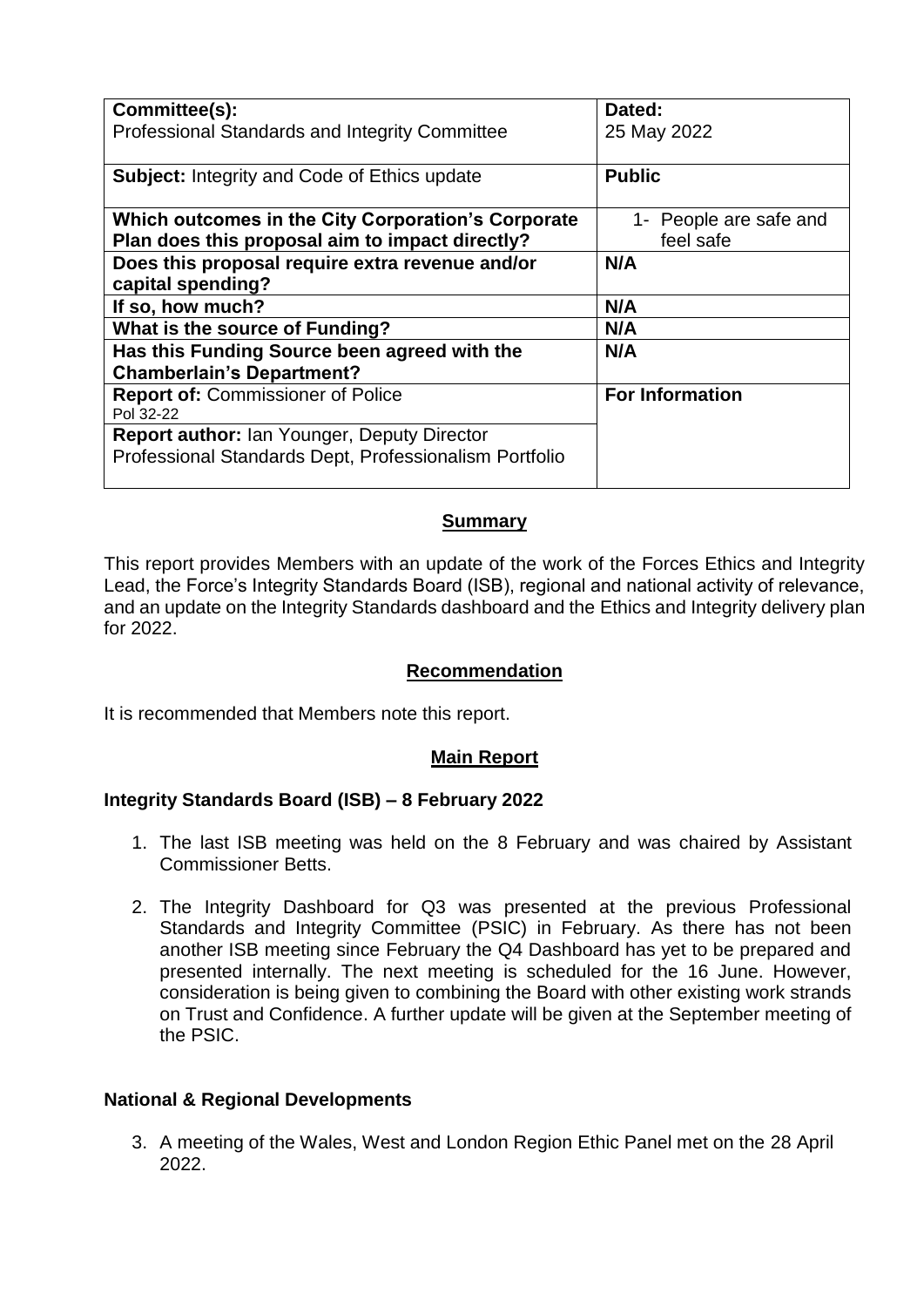- 4. The Panel considered ethical dilemmas in respect of medical records and was split into two parts.
- 5. The first concerned Data Integrity and the viewing of victims' medical records on Force systems, identifying historic offences which were then recorded under Home Office Counting Rules (HOCR) as a third party report of a crime by a professional person.
- 6. This was considered to be a very strict interpretation of the HOCR which has been enforced by HMICFRS and which was seen as unnecessary. It was acknowledged that, while technically in compliance with HOCR, it was unlikely, depending on the historic nature of the incident, that any crime would be investigated (against the victim's wishes). It was also acknowledged that there had to be a balance in the responsibility for protecting vulnerable victims.
- 7. This dilemma is being submitted to the National Ethics Panel for consideration of getting some form of National Guidance from NPCC.
- 8. The second part of the dilemma considered the disclosure of victim's medical records to the defence in rape cases.
- 9. In relation to disclosure in rape cases, it was felt that there were sufficient safeguards in the Criminal Proceedings & Investigations Act 1996 to ensure that sensitive material was handled appropriately, and disclosure was only made when relevant. It was also noted that the investigating officer must ensure that only relevant medical records are requested rather than a full medical history. It is hoped that this will form part of future national guidance.
- 10.These issues are examples of good practice discussions that take place within panels and which have real operational impact.
- 11.At the meeting, Sussex Police presented an Ethics and Integrity Survey which was developed in association with academia. It was agreed that this is something that all member forces could use. For CoLP, early adoption and implementation of this survey model would allow us to set a baseline from which re-runs of the survey at appropriate intervals will help to show progress of the Development Plan. It is intended that the survey will be presented to the ISB for consideration of adopting within CoLP once it has been considered in the round with the Force's new approach to Surveys to bring them all into one place.

#### **Ethics and Integrity Development Plan Progress**

- 12.The new Integrity Plan model was considered at ISB in February, a stakeholder's workshop was held in March to launch the Plan. Due to time constraints only the 'Commit' aspects were considered. Stakeholders were then asked to provide input via email and this is being collated and progressed.
- 13.Further work is required to finesse the plan and agree it via the Force's internal governance- Trust and Confidence Board chaired by AC Betts. In future it will be presented to this Committee by way of highlights set out in this report.